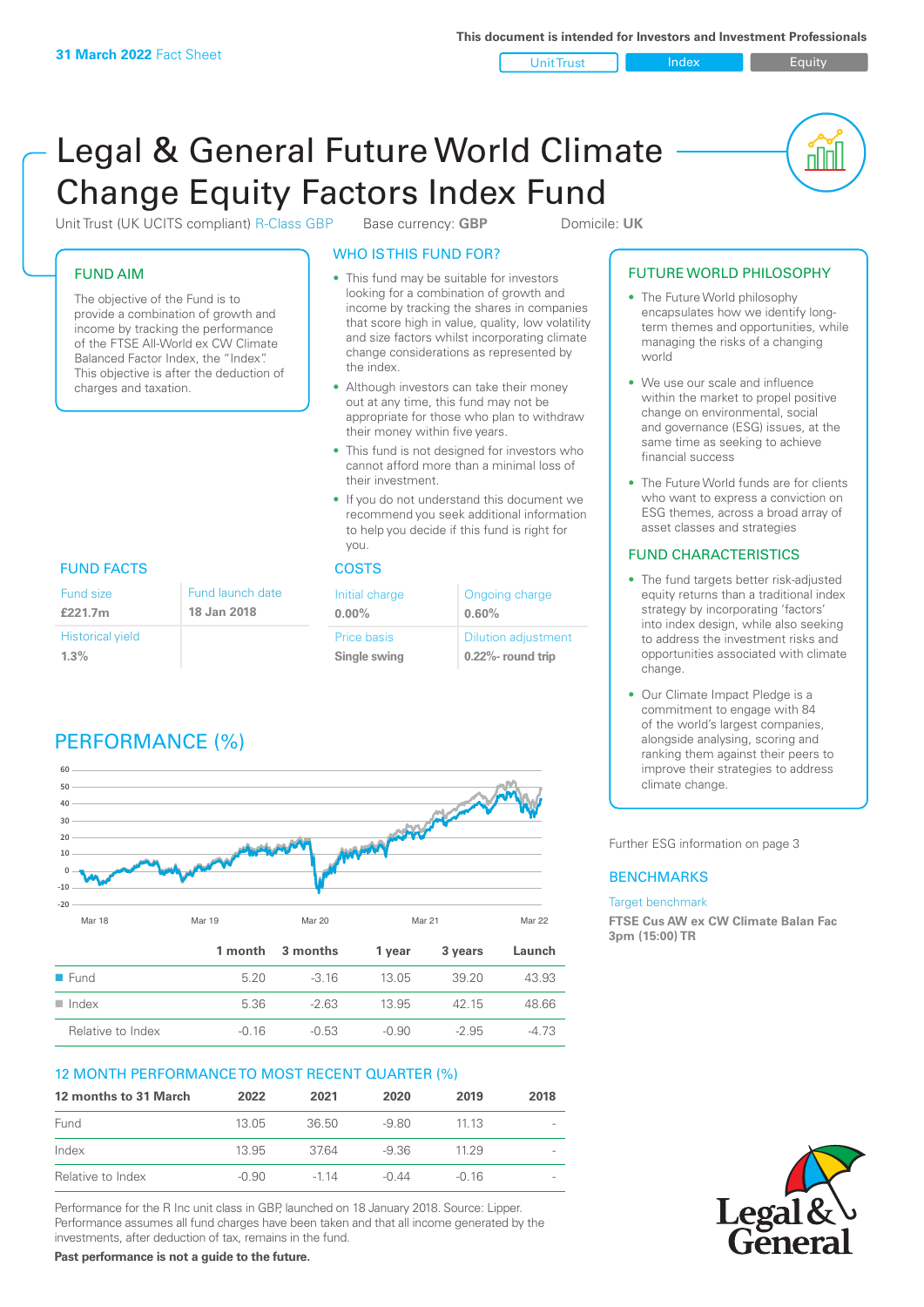Unit Trust (UK UCITS compliant) R-Class GBP

# PORTFOLIO BREAKDOWN

All data sources are a combination of LGIM and the Fund Accountant unless otherwise stated. Totals may not sum to due to rounding. In order to minimise transaction costs, the Fund will not always own all the assets that constitute the index and on occasion it will own assets that are not in the index. The number of fund holdings can also differ from the index due to corporate events and proxy holdings.



# SECTOR (%)

| ■ Technology               | 20.8 |
|----------------------------|------|
| $\blacksquare$ Industrials | 15.3 |
| $\blacksquare$ Financials  | 142  |
| ■ Consumer Discretionary   | 11.3 |
| ■ Consumer Staples         | 9.0  |
| ■ Health Care              | 8.7  |
| $\blacksquare$ Utilities   | 6.1  |
| ■ Telecommunications       | 5.8  |
| ■ Basic Materials          | 3.6  |
| ■ Real Estate              | 3.3  |
| ■ Energy                   | 1.9  |
|                            |      |

#### COUNTRY (%)

|   | <b>United States</b> | 57.4 |  |
|---|----------------------|------|--|
|   | Japan                | 9.1  |  |
| 4 | United Kingdom       | 6.3  |  |
|   | Australia            | 2.7  |  |
|   | Taiwan               | 2.6  |  |
|   | France               | 2.5  |  |
| G | Switzerland          | 2.2  |  |
| C | Sweden               | 1.8  |  |
|   | Germany              | 1.7  |  |
|   | Other                | 13.8 |  |
|   |                      |      |  |

# MARKET CAPITALISATION (%) TOP 10 HOLDINGS (%)

| $\blacksquare$ Large | 68.8 |
|----------------------|------|
| $\blacksquare$ Mid   | 31.3 |

■ Top 10 holdings 19.3% ■ Rest of portfolio 80.7% No. of holdings in fund 1,578 No. of holdings in index 1,534

| Microsoft          | 48             |
|--------------------|----------------|
| Apple              | 3.9            |
| Alphabet A         | 25             |
| Alphabet C         | 2.4            |
| Amazon.Com         | 15             |
| Cisco Systems      | 1.1            |
| S&P Global         | 1 <sub>0</sub> |
| T Rowe Price Group | 0.8            |
| Moody's            | 0.7            |
| Unilever           | 0.7            |
|                    |                |



The Index Fund Management team comprises 25 fund managers, supported by two analysts. Management oversight is provided by the Global Head of Index Funds. The team has average industry experience of 15 years, of which seven years has been at LGIM, and is focused on achieving the equally important objectives of close tracking and maximising returns.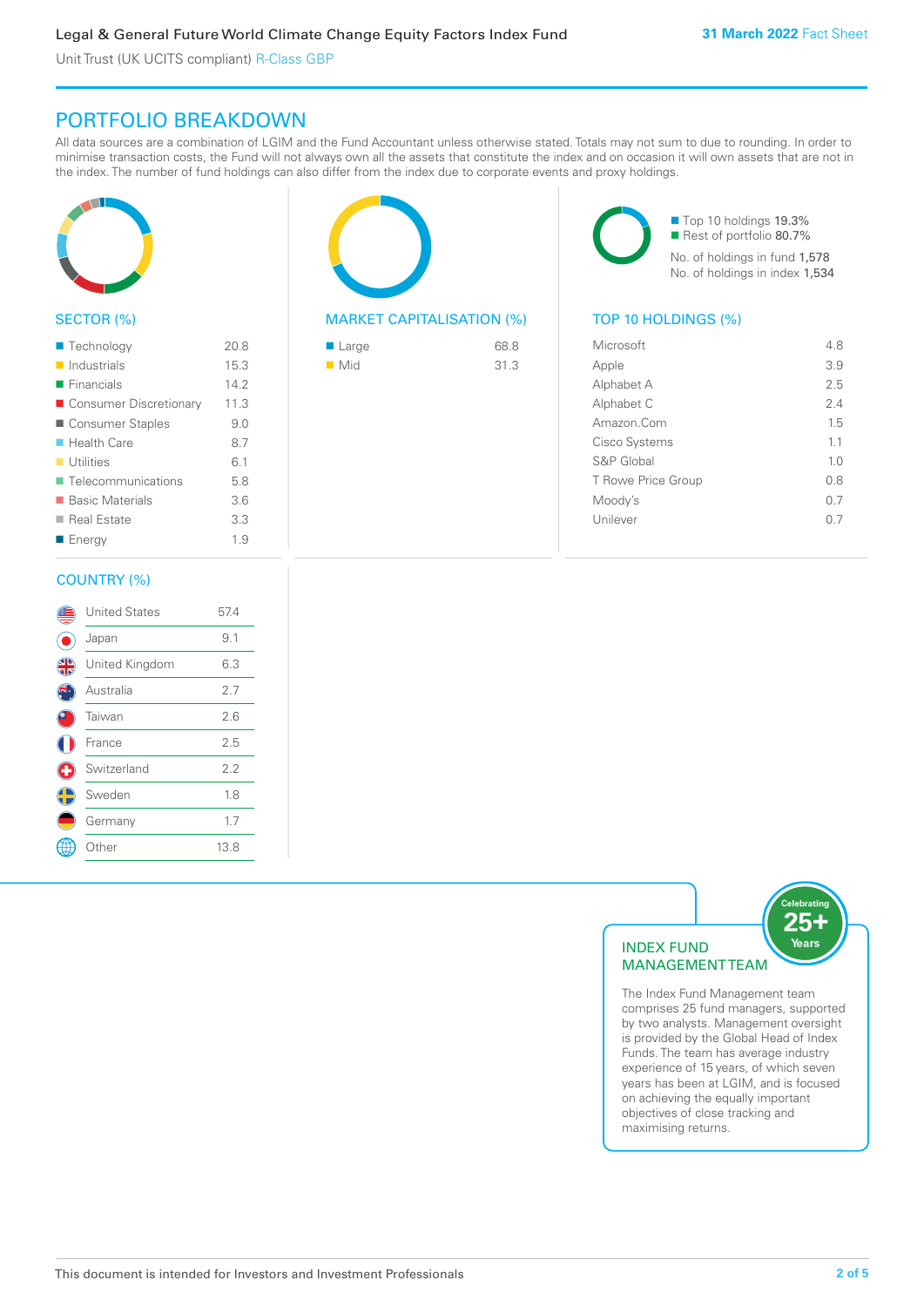# Legal & General Future World Climate Change Equity Factors Index Fund

Unit Trust (UK UCITS compliant) R-Class GBP

# ESG COMMITMENT

From diesel emissions to oil spills, there have been many tangible examples in recent years of how failures in the way companies are run can have a harmful impact on the environment, society and investor returns. We believe responsible investing can mitigate the risk of such outcomes and has the potential to improve returns through the integration of environmental, social and governance (ESG) considerations, active ownership and longterm thematic analysis.

# ENVIRONMENTAL PERFORMANCE

Carbon dioxide (CO2) is the most significant contributor to greenhouse gas emissions which are driving climate change. Compared to a fund tracking the unadjusted benchmark, the fund will have a different exposure to current and future sources of carbon dioxide emissions.





**10%** Increase in green revenues

> **Equivalent to \$-553 million**

# GREEN REVENUES

Green revenues are derived from products and solutions which contribute positively to the transition to a low carbon economy. Investors may benefit from encouraging companies to adapt their revenue models to a low carbon economy.

This fund aims to measure and increase its exposure to companies with green revenues. The figures below indicate green revenues as a percentage of total revenues generated by the companies in the fund.

**4%** Fund **4%** Benchmark

This means that companies generated **0%** more green revenues compared to those in the benchmark. This increase is equivalent to **\$-553 million**.



For further information please go to www.lgim.com/esginfo Ø

**The proxy benchmark for this fund is FTSE All-World Index.**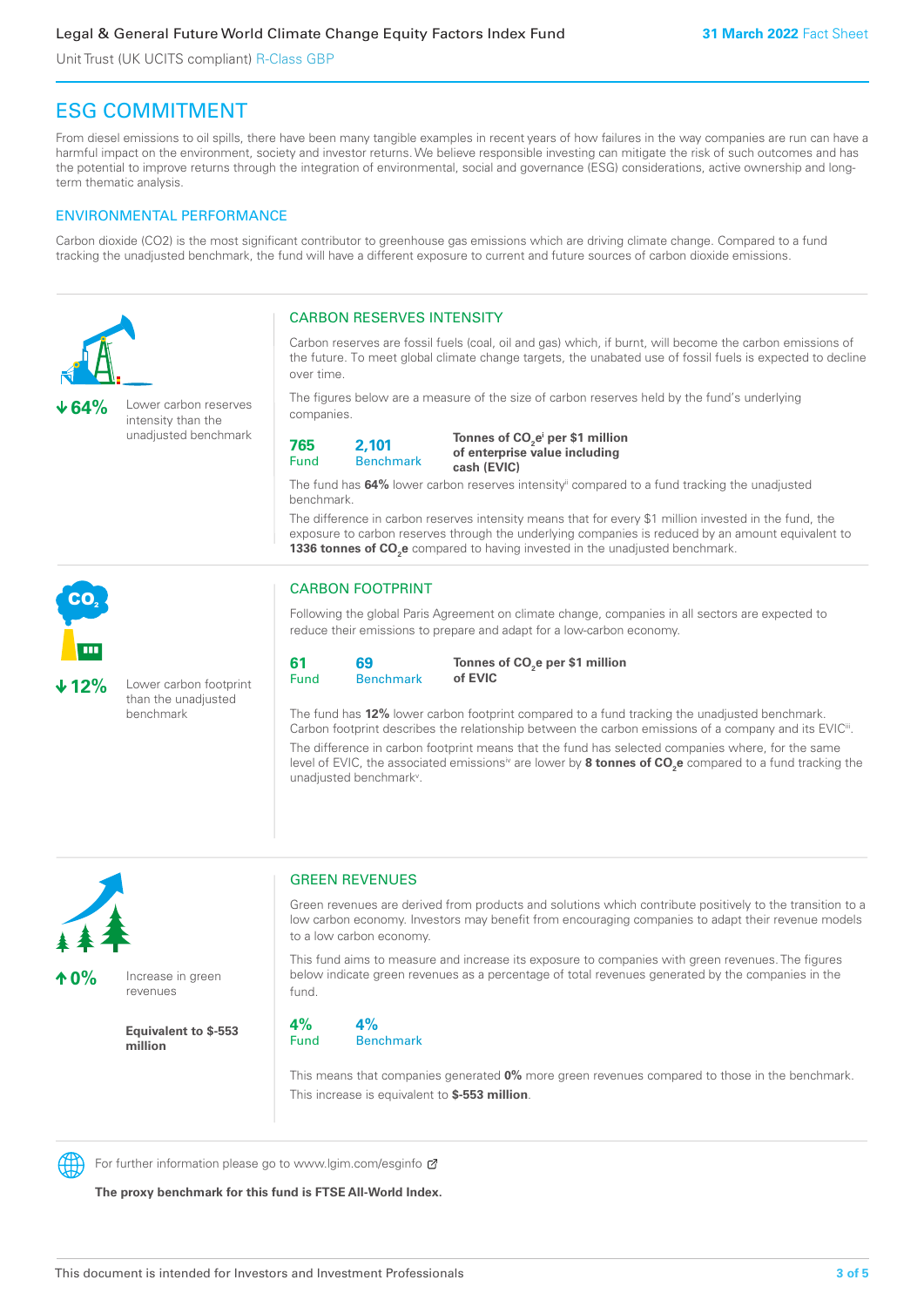Unit Trust (UK UCITS compliant) R-Class GBP

#### **NOTES**

 $^\mathrm{i}$  Carbon dioxide equivalent (CO<sub>2</sub>e) is a standard unit to compare the emissions of different greenhouse gases.

ii This metric looks at the embedded carbon in the fossil fuel reserves owned by a company, divided by a company's enterprise value (including cash), to adjust for company size. This represents a carbon reserves intensity score for a company.

iii The choice of this metric follows best practice recommendations from the **Task Force on Climate-related Financial Disclosures.**

iv Data on carbon emissions from a company's operations and purchased energy is used.

v This measure is the result of differences in the weights of companies between the index or the fund and the benchmark, and does not depend on the amount invested in the fund. It describes the relative 'carbon efficiency' of different companies in the benchmark (i.e. how much carbon was emitted per unit of sales) or in the fund, not the contribution of an individual investor in financing carbon emissions.

#### **Third Party Disclaimers and Information**

Unless otherwise indicated all data contained in this factsheet is sourced from Legal & General Investment Management Limited. Where this document contains third party data ("Third Party Data"), we cannot guarantee the accuracy, completeness or reliability of such Third Party Data and accept no responsibility or liability whatsoever in respect of such Third Party Data, or in respect of any loss or damage suffered by you, your client or any other party arising in connection with either the provision of Third Party Data or any inaccuracies, errors or omissions, regardless of cause in any Third Party Data.

Where we use third party data within this document, it is never used directly and instead it forms the basis of our own calculations; we do so under licence and with the providers' legal permission.

While all reasonable endeavours are taken to ensure the data provided is accurate, it is important to note that the data providers assume no responsibility for errors or omissions and cannot be held liable for damage arising from our use of their data within our calculations. Information is for recipients' internal use only.

Source: HSBC© HSBC 2021.

Powered by Refinitiv Information.

Powered by Sustainalytics 2021.

Source: ISS.